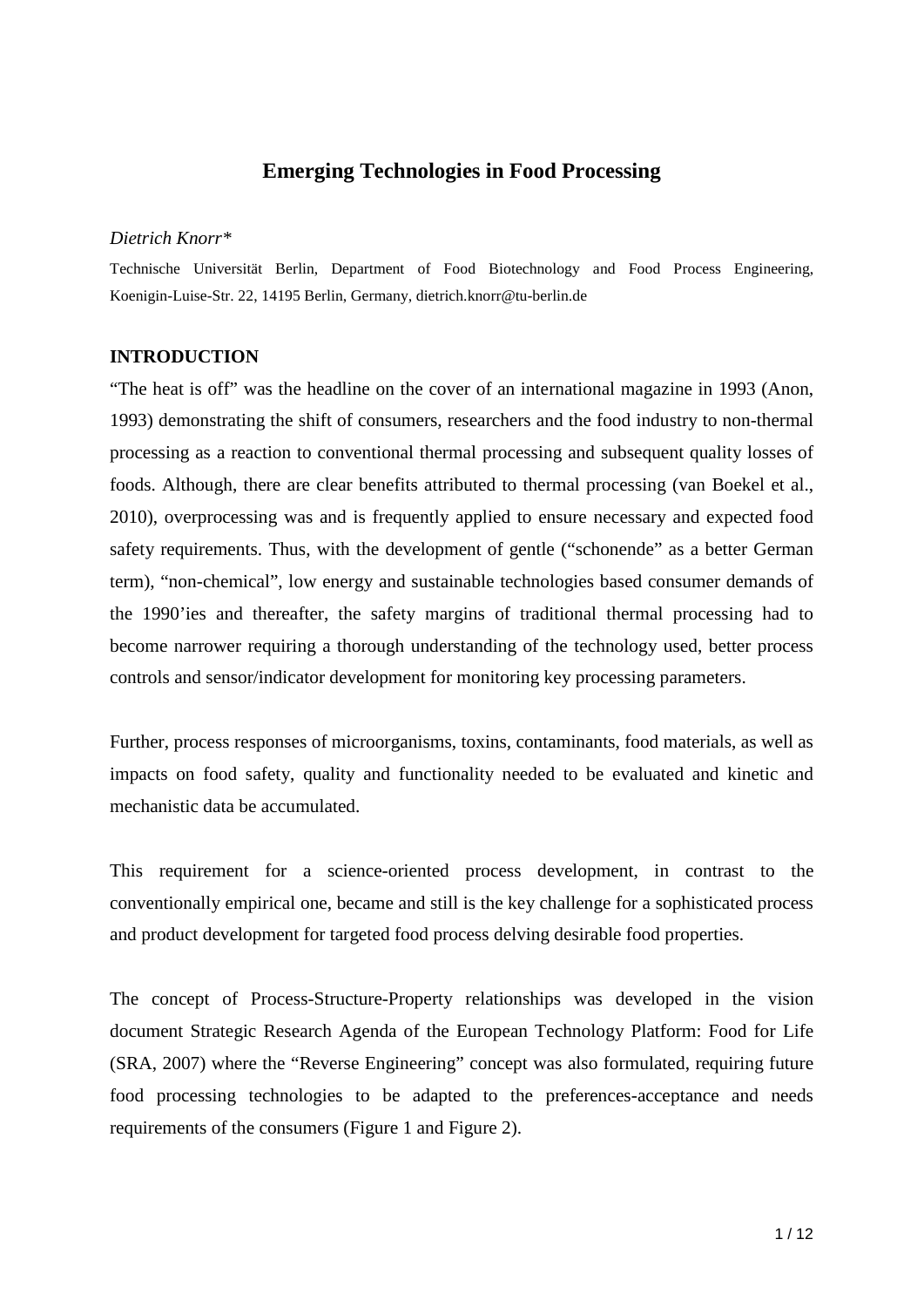

Fig 1: Process-structure-property-relationship for food processing



Fig 2: Preference-acceptance-needs requirement of consumers concept

The Senate Committee SKLM of the DFG, in response to the challenges discussed above has provided opinion documents regarding food safety assessments on key emerging technologies including high hydrostatic pressure (Eisenbrand, 2005), pulsed electric field (Knorr et al., 2008), atmospheric pressure plasma (Schlüter et al., 2013) and ohmic heating (Jäger et al. 2016).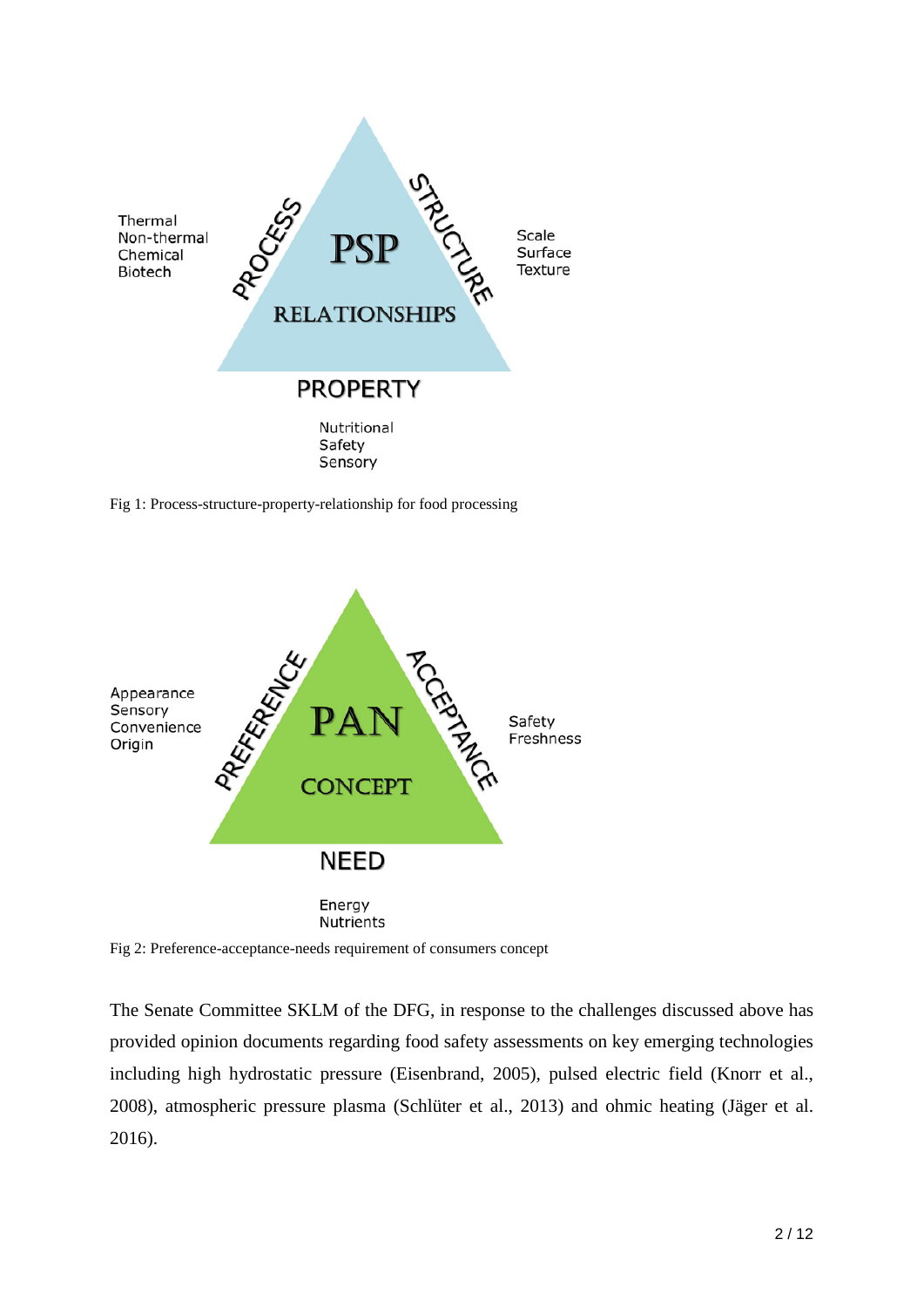This paper will briefly discuss knowledge gaps and research needs of three technologies and attempt to give an outlook on their future roles in food research and development (Figure 3).

|                                       | <b>Fermentation</b>                                  | <b>Irradiation</b>                                                  | HP                                                                                                 | PEF                                              | A Plasma                                                   |
|---------------------------------------|------------------------------------------------------|---------------------------------------------------------------------|----------------------------------------------------------------------------------------------------|--------------------------------------------------|------------------------------------------------------------|
| <b>Principles of</b><br><b>Action</b> | biotransformation<br>(enzymes)                       | oxidation<br>free radicals                                          | <b>Activation volume</b>                                                                           | transmembrane<br>potential                       | oxidation<br><b>UV</b><br>free radicales                   |
| <b>Status</b>                         | industrial (~8Ka)                                    | pilot / industrial                                                  | R&D industrial<br>$(^2250$ units)                                                                  | R&D industrial (~40<br>units)                    | R&D industrial<br>(medicine, BT)                           |
| <b>Advantages</b>                     | <b>Adigestion &amp;</b><br>edigility<br>preservation | low aw products                                                     | quality, freshnes<br>3rd dimension<br>process<br>opportunities                                     | quality, freshness<br>low energy<br>continnous   | universal (gas)                                            |
| <b>Disadvantages</b>                  | major product<br>conversion                          | ↑ free radicals<br>$\sqrt{\ }$ consumer<br>accaptence<br>no enzymes | batch                                                                                              | aseptic packaging<br>moisture required           | surface treatment                                          |
| <b>Challenges</b>                     | mechanisms                                           | consumer<br>acceptance                                              | R&D<br>continous<br>indicator MO                                                                   | R&D<br>process integration<br>indicator MO       | proof of concept<br>consumer<br>acceptance<br>indicator MO |
| <b>Opportunities</b>                  | new raw<br>materials<br>solid state                  | low aw products                                                     | composite materials<br>small scale/home<br>processing<br>new fields (health),<br>new raw materials | scalable equipment<br>new concepts<br>new fields | gas mictures<br>new concepts<br>gas (diffusivity)          |

Fig. 3: Comparison of key non-thermal technologies. HP (high pressure), PEF (pulsed electric fields) and A Plasma (atmospheric pressure plasma).

# **PRINCIPLES OF EMERGING TECHNOLOGIES**

# **High hydrostatic pressure**

High hydrostatic pressure is based on activation volume, uses a transferring medium and is currently only applied in batch processing units. The Le Chatelier's principle indicates that an application of pressure shifts the equilibrium of a system to the state that occupies the smallest volume. Therefore chemical or physical changes (phase transitions, chemical reactions and molecular configuration changes) that result in a volume decrease are enhanced by the application of pressure. Consequently non-covalent bonds are affected while key food quality parameters remain mostly unchanged. However, enzyme reactions can occur (e.g. during pressure build up phase before inactivation), adiabatic heating takes place (approx. 1-2°C per 100 MPa) and temperature and pressure distribution in processing units is not entirely homogenous. Currently there exist almost 300 industrial scale units worldwide (Perez, 2015)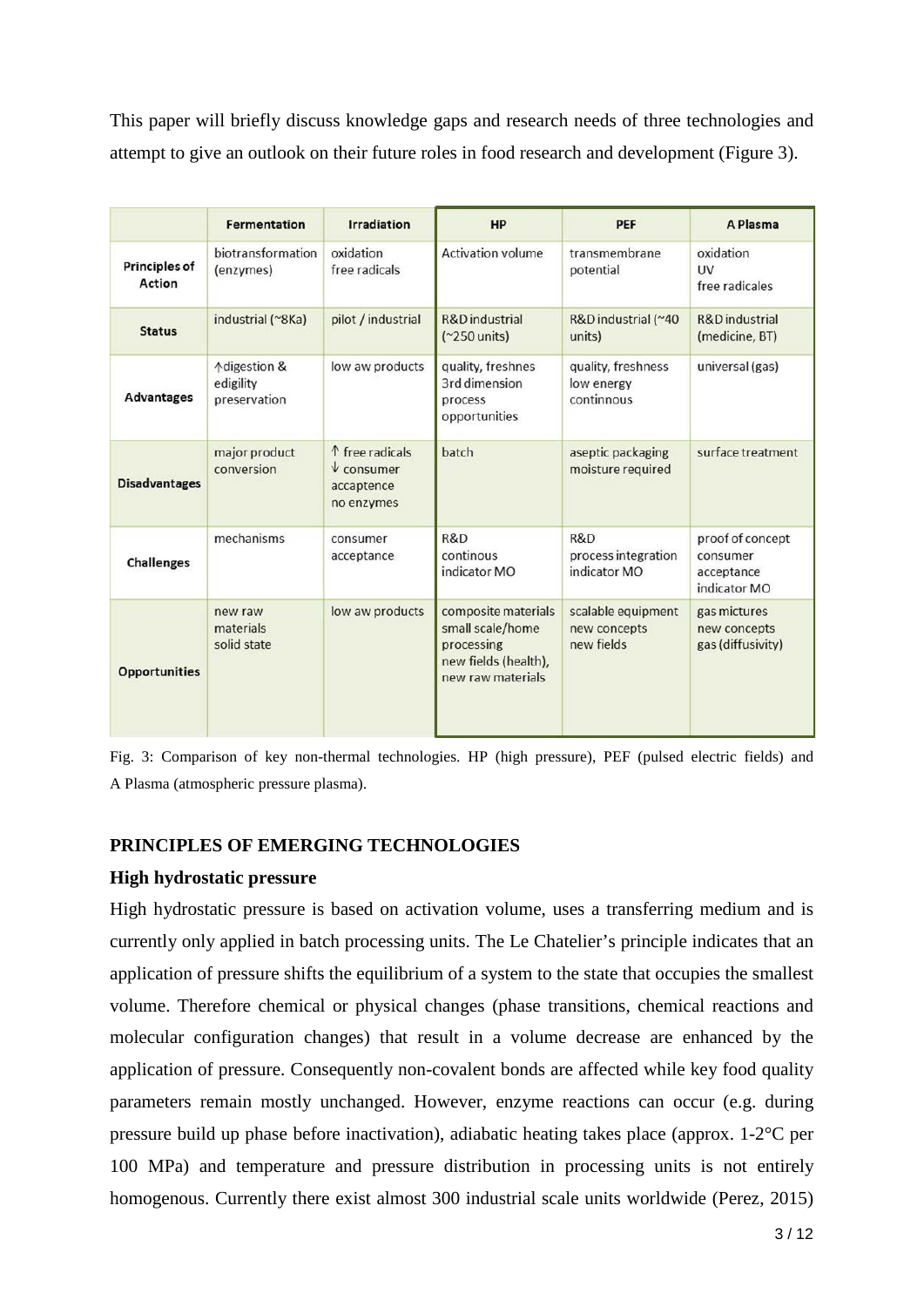most of them exclusively devoted to pasteurisation (inactivation of vegetative microorganisms).

### **High pressure processes**

High pressure is applied at low, ambient and high temperatures enabling rather unique process and product opportunities (Schlüter et al., 1998; Hendrickx and Knorr, 2002; Bauer and Knorr, 2005; Luscher et al., 2005; Volkert et al., 2008; Tintchev et al., 2013; Sevenich et al., 2014).

### *High pressure low temperature*

Bridgman (1912), the Novel Prize winning pioneer of high pressure research showed the first phase diagram of water under pressure and demonstrated a freezing point depression to -20°C at 200 MPa. This offers a vast potential of applications for food science, medicine and biotechnology (Urrutia Benet et al., 2004). Recent data also indicated the changes of protein functionality when subjected to phase transitions (Baier et al., 2015a).

### *High pressure ambient temperature*

Substantial progress has been achieved since the early reviews on effects on microorganisms (Chlopin and Tammann, 1903; Hoover et al., 1989; Hendrickx and Knorr, 2002; Rastogi et al., 2007; Barba et al., 2015). In addition, the impact of high pressure on shigatoxin producing *E.coli* 0104:H4 and 0157:H7, organisms responsible for an outbreak in in Germany 2011, has been evaluated (Reineke et al., 2015b), as well as its effect on mealworm larvae (*Tenebrio molitor*) decontamination demonstrated (Rumpold et al., 2014). Meinlschmidt et al. (2015) provided an innovative approach to reduce key soy protein allergens by a combined high pressure proteolytic enzyme treatment process.

### *High pressure high temperature*

Impressive groundwork regarding the inactivation of bacterial spores (Sale et al., 1970; Gould, 1977) has been provided. More recently, this has been re-initiated by Heinz (Heinz, 1997; Heinz and Knorr, 1998) followed by subsequent work on kinetic modelling and mechanistic insights (Georget et al., 2014; Georget et al., 2015; Lenz et al., 2015; Sevenich et al., 2015) including a convincing demonstration of a possible spore inactivation mechanism via denaturation of spore DPA-channels, proteins (Setlow, 2003; Reineke et al., 2013). Sevenich (2013; 2014) showed the effects on thermally including food contaminants (Furan,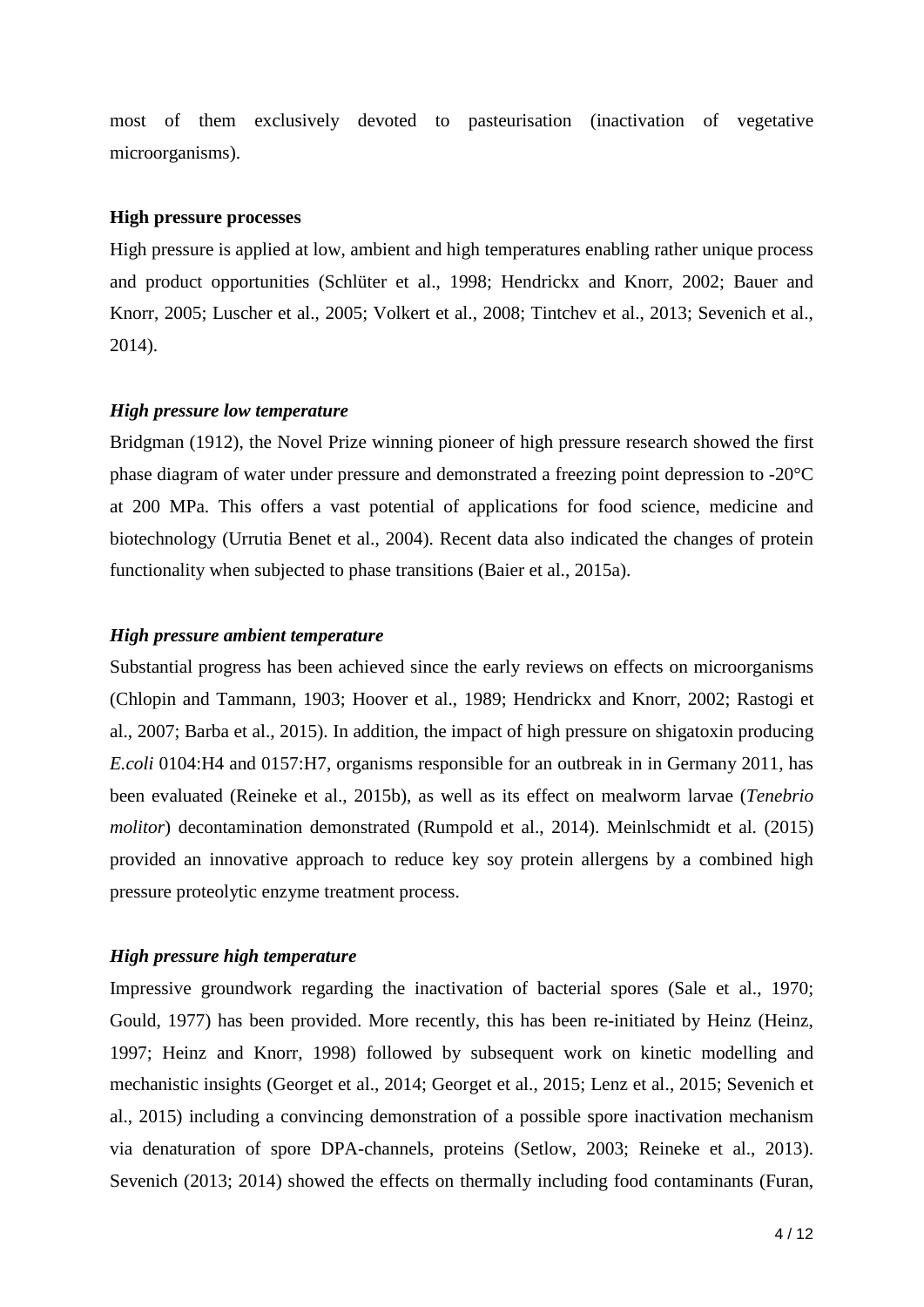MCPD-esters) in real food systems (baby foods, fishes in oil) achieving reductions of almost 90% as compared to conventional thermal retorting. Work on vegetable puree (Palmers et al., 2014) showed similar results.

# **Pulsed electric fields**

Pulsed electric field application is applied to induce non-thermal permeabilization of biological cell membranes. Depending on energy input (external electric field strength, number and duration of electric pulses) and cell properties (size, geometry, orientation in field, electric conductivity), pore formation may be permanent or temporary including stress induction. 100 ms at 0.1-1 KV/km are used for reversible permeabilization and stress induction in plant cells, 0.5-3 KV/cm for irreversible permeabilization of plant and animal tissue and 15-40 KV/cm for irreversible permeabilization of microbial cells (Jaeger et al., 2014). Early examples of pulsed electric field application include Alexander von Humboldt (1807) stunning of horses with electric field pulses emitted by electric cells. Doevenspeck (1960) initiated research leading to commercial food application on fish systems. This work followed by Flaumenbaum (1968), Angersbach (1997), Bazahl and Vorobiev (2000), Raso et al. (2000), Martin (1973) and others (Raso and Heinz, 2006).

#### *Pulsed electric fields at low temperatures*

Wiktor et al. (2015) showed on impact of time reduction during immersion freezing and thawing of apple tissues. Baier et al. (2015) could achieve up to 20 % freezing and thawing time reduction for tap water (Richter, 2015).

### *Pulsed electric fields at ambient temperatures*

Grahl (1994) and Wouters (1997) were among the first ones within the European research context working on inactivation of microorganisms followed by Raso (2000) and Toepfl (2003), and Barbosa (1999) in the USA. It is worthwhile to indicate that industrial scale units for pasteurization (Elea, 2016) exist as well as for plant tissue permeabilization (Elea, 2016). Jäger (2006) demonstrated that naturally accruing antimicrobial agents in cow's milk and mothers milk could be retained after microbial inactivation by pulsed electric fields. In package treatment as proposed by Roodenburg (2010; 2011) would avoid the possibility of microbial recontamination of treated foods during downstream processing (e.g. filling, packaging). Further, reduction of yeast protein RNA could be achieved by pulsed electric field treatment (Moser, 2013) allowing a possible re-introduction of single cell proteins (SCP)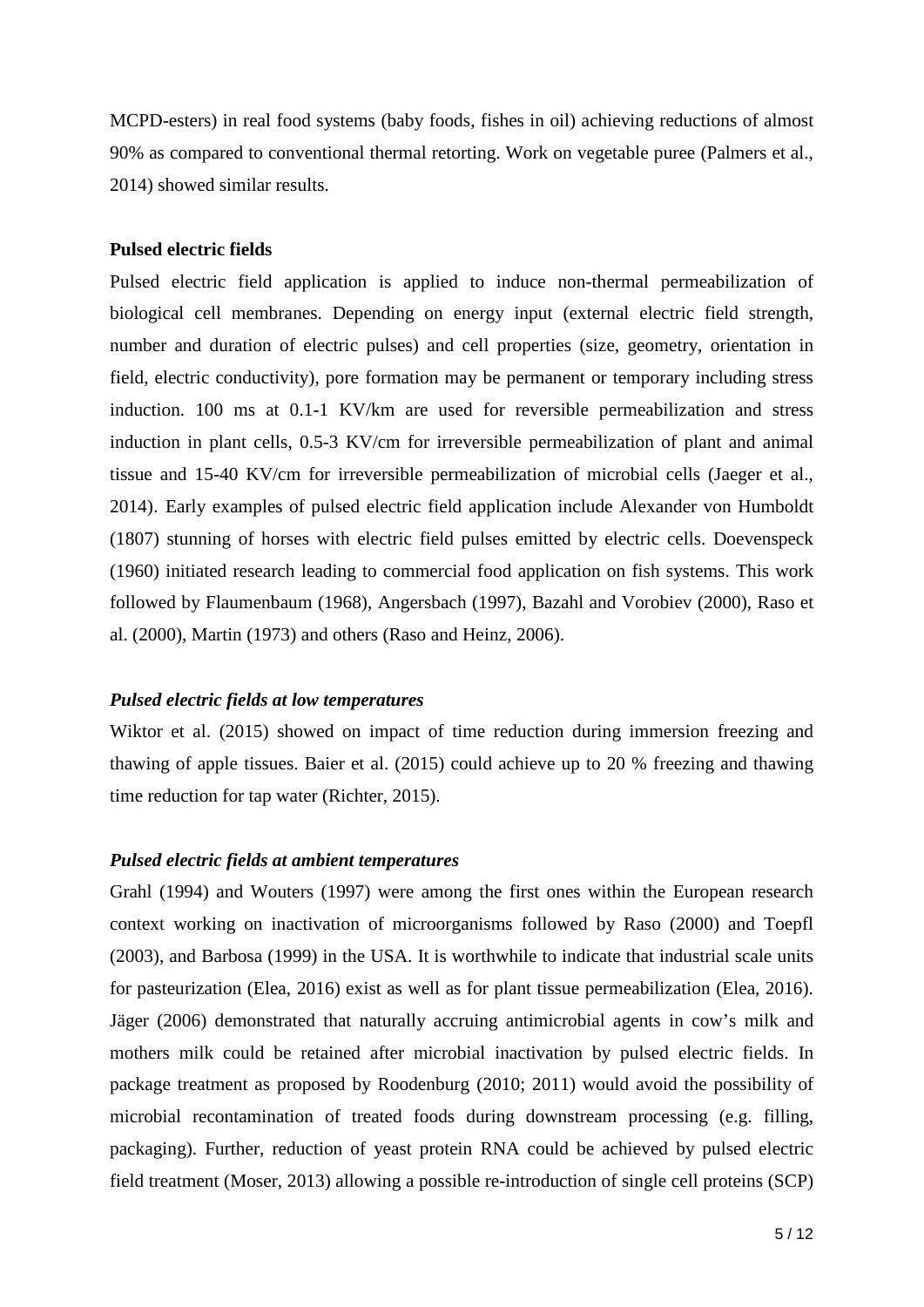as food source. Jäger (2010) showed a reduction of reducing sugars via pulsed electric field induced leaching from potato cells, thus resulting in less acrylamide formation. Balasa (2013) provided data of antimicrobial, antioxidative secondary metabolite production (e.g. polyphenols) from grapes and grape mash after pulsed electric field stress.

# *Pulsed electric fields at high temperatures*

Sterilization of liquid foods by pulsed electric fields was accomplished by Reineke et al. (2015a) opening a new field in pulsed field application. In addition to the above results substantial progress has been made in the medical field (Miklavcic et al., 2012) including industrial applications of the electro-chemo-therapy process.

Consumer acceptance studies indicate the importance of sufficient consumer information's as well as appropriate terminology of novel technologies such as pulsed electric fields (Jaeger et al., 2015).

## **Cold atmospheric plasma**

The "forth state of matter" as plasma is called is quite common in our atmosphere (e.g. Nordic lights), it was first produced by G.C. Lichtenberg (1742-1799) followed by M. Faraday (1791- 1967), W. Crookes (1832-1919) and J.T. Thomson (1856-1940) (Surowsky et al., 2013; Surowsky et al., 2014). The German Nobel Prize awardee J. Stark at the University of Greifswald wrote in 1902 the first comprehensive publication about gas discharges in 1902 (Stark, 1902) and initiated the long and successful tradition of plasma research leading to the current Leibniz Institute for Plasma Science and Technology (INP) Greifswald, Germany (INP-Greifswald, 2016).

Plasma is basically ionized gas or gases using plasma jets, dielectric and microwave discharges. Most commonly for food applications nitrogen or argon are used (Surowsky et al., 2013; Surowsky et al., 2014). So far food applications of this surface treatment are mainly at ambient temperatures. Main effects of plasma treatment which has a very low penetration effect in the range of micrometres into food systems are based on UV light and free radical generation. Recent studies on food safety impact of cold plasma include work on spoilage and pathogenic microorganisms in model systems, real foods as well as insects (Rumpold et al., 2014; Surowsky et al., 2014; Baier et al., 2015b)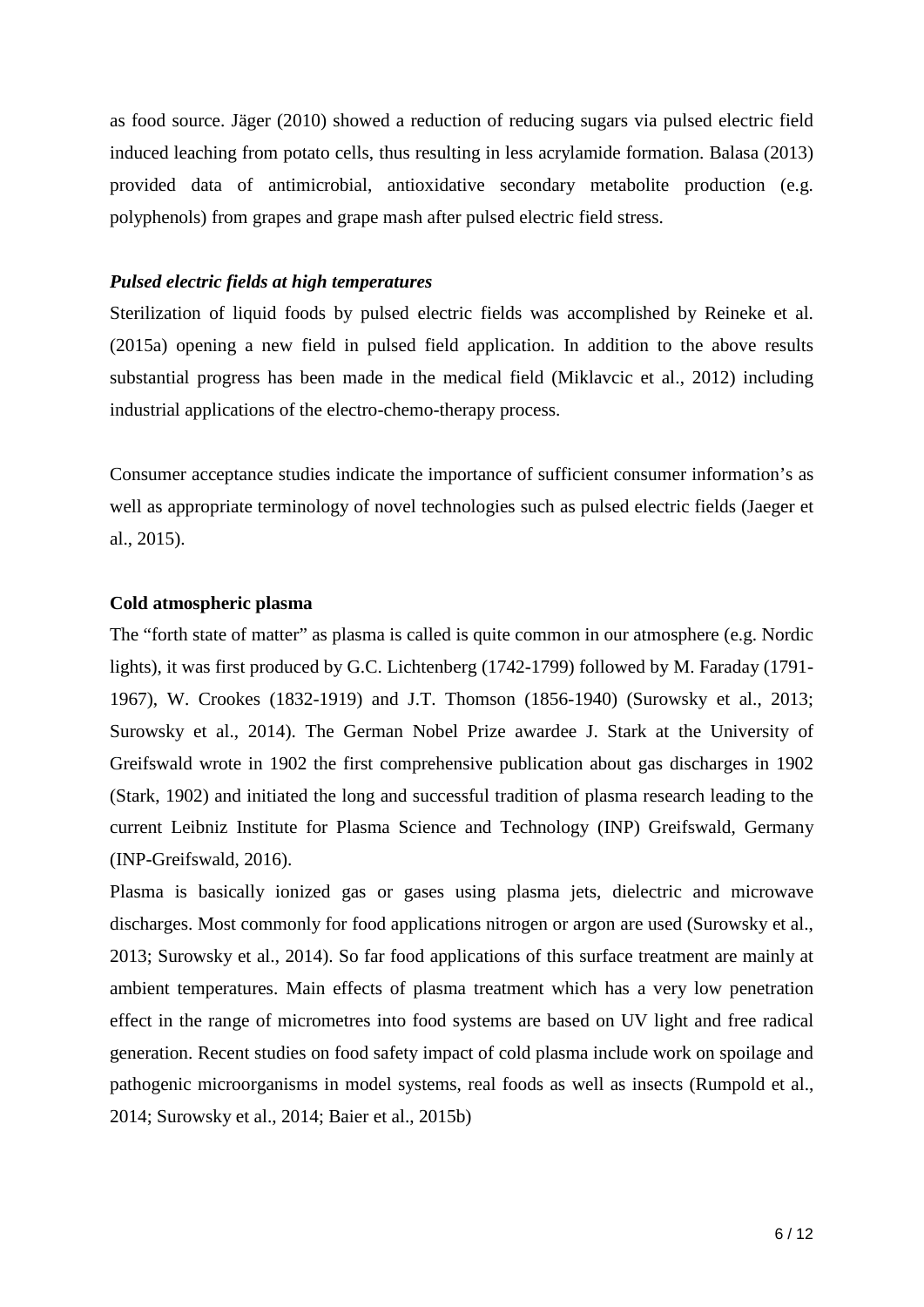It is surprising and beneficial that a food quality denaturing enzymes such as polyphenoloxidase and peroxidise have been showed to be also reduced by direct plasma treatment using argon gas with additions of oxygen up to 0.1 % (Surowsky et al., 2013).

### **KNOWLEDGE GAPS AND RESEARCH NEEDS**

The following knowledge gaps and subsequent research needs still exist for emerging technologies in general and also specifically for the three technologies discussed in this paper:

- Limit information exists on the technology impact on nutrients, toxins, allergens and contaminants
- Indicator organisms (such as *Clostridium botulinum* for thermal processing) have not yet been identified
- Kinetic and mechanistic data are still required especially for microorganism and food constituents providing safety hazards
- Different microorganisms respond differently to emerging technologies. Information is required on mechanisms, kinetic data of inactivation and of recovery
- Same enzymes from different plant sources (e.g. PPO, POD...) respond differently (e.g. to high pressure). Mechanisms need to be identified
- Food matrix and composition (e.g. water activity, electrical conductivity) are of major relevance for process responses. Data generation is required
- Process inhomogenities (e.g. temperature, pressure, electric field distribution…) exist. Identification and modelling is needed
- Equipment safety, durability, critical control points etc. need to be established
- Scaleable and robust process and sufficient process control and monitoring (sensor development) are required
- Legal aspects regarding emerging technologies need to be dealt with and necessary data generated

# **CONCLUDING REMARKS**

Emerging technologies are often and in many research projects still being approached as "replacements" of thermal processing technologies. However, in order to use them to their fullest potential, a better understanding of the key principles of the technologies, their principles of action, advantages and disadvantages is required to use them optimally. This will allow entering new fields (e.g. potential for use of new raw materials; radical innovations in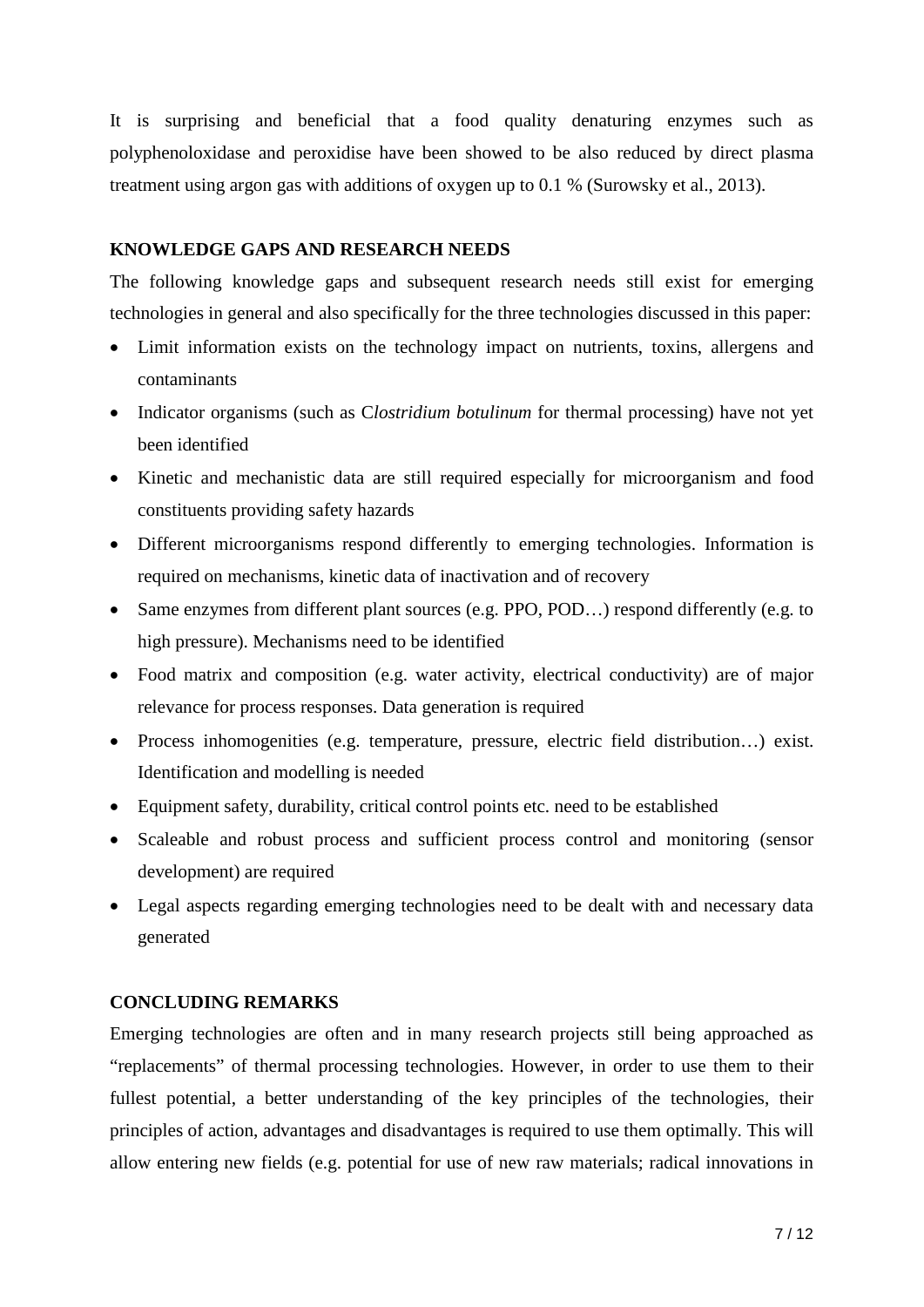process and product design and development, new areas of application outside of food science).

To achieve this science based approach needs to be taken in contrast to the traditional empirical development ones. Further, a real comprehension of the technologies of mechanisms and kinetics, the use of modern toolboxes and working on the interface with other scientific fields is required (Khoo and Knorr, 2014; Knorr and Khoo, 2015).

Finally, integration of the beneficiaries of these emerging technologies – the consumers – is essential and better communication of principles and terminologies of the technologies is needed (Jaeger et al., 2015).

## **ACHNOWLEDGEMENTS**

The author acknowledges the invaluable contributions of previous and existing co-workers.

### **REFERENCES**

- Angersbach, A., and Knorr, D. (1997). Anwendung elektrischer Hochspannungsimpulse als Vorbehandlungsverfahren zur Beeinflussung der Trocknungscharakteristika und Rehydrationseigenschaften von Kartoffelwürfels. *Nahrung* 41**,** 194-200.
- Anon (1993). *Food Engineering International* 18 (1).
- Baier, A. (2015). *Potential of high isostatic pressure and pulsed electric fields for the processing of potato and pea proteins.* PhD, TU Berlin.
- Baier, D., Schmitt, C., and Knorr, D. (2015a). Changes in functionality of whey protein and micellar casein after high pressure – low temperature treatments. *Food Hydrocolloids* 44**,** 416-423. doi: http://dx.doi.org/10.1016/j.foodhyd.2014.10.010.
- Baier, M., Janßen, T., Wieler, L.H., Ehlbeck, J., Knorr, D., and Schlüter, O. (2015b). Inactivation of Shiga toxin-producing Escherichia coli O104:H4 using cold atmospheric pressure plasma. *Journal of Bioscience and Bioengineering* 120**,** 275-279. doi: http://dx.doi.org/10.1016/j.jbiosc.2015.01.003.
- Balasa, A. (2013). *Pulsed electric field induced stress in plant systems.* PhD, TU Berlin, Berlin, Germany.
- Barba, F.J., Terefe, N.S., Buckow, R., Knorr, D., and Orlien, V. (2015). New opportunities and perspectives of high pressure treatment to improve health and safety attributes of foods. A review. *Food Research International*. doi: http://dx.doi.org/10.1016/j.foodres.2015.05.015.
- Barbosa-Cánovas, G.V., Góngora-Nieto, M.M., Pothakamury, U.R., and Swanson, B.G. (1999). "Chapter 1 - Fundamentals of High-Intensity Pulsed Electric Fields (PEF)," in *Preservation of Foods with Pulsed Electric Fields,* eds. G.V. Barbosa-Cánovas, M.M. Góngora-Nieto, U.R. Pothakamury & B.G. Swanson. (San Diego: Academic Press), 1-19.
- Bauer, B.A., and Knorr, D. (2005). The impact of pressure, temperature and treatment time on starches: pressure-induced starch gelatinisation as pressure time temperature indicator for high hydrostatic pressure processing. *Journal of Food Engineering* 68**,** 329-334. doi: http://dx.doi.org/10.1016/j.jfoodeng.2004.06.007.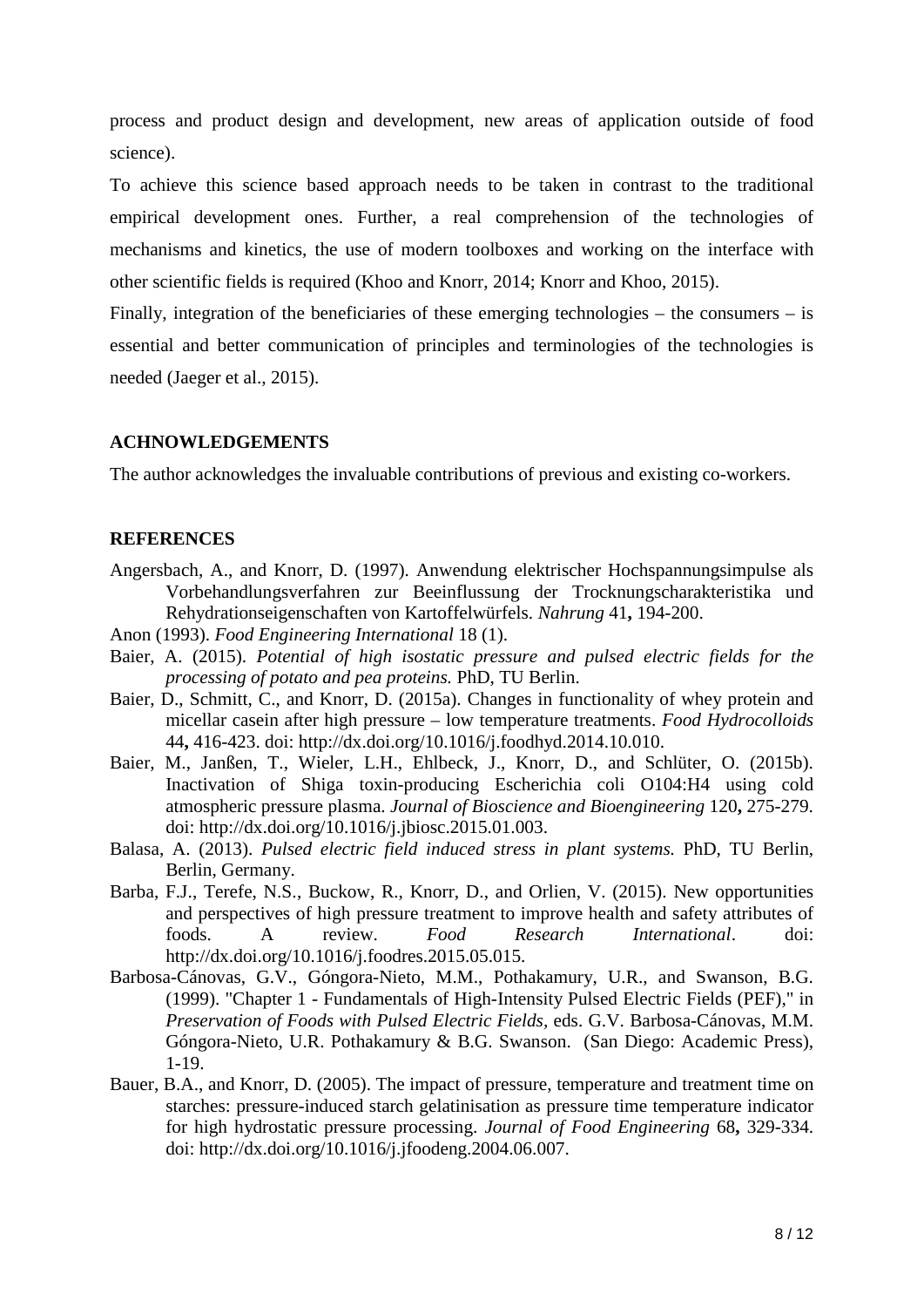- Bazhal, M., and Vorobiev, E. (2000). Electrical treatment of apple cossettes for intensifying juice pressing. *Journal of the Science of Food and Agriculture* 80**,** 1668-1674. doi: 10.1002/1097-0010(20000901)80:11<1668::aid-jsfa692>3.0.co;2-7.
- Bridgman, P.W. (1912). Water, in the Liquid and Five Solid Forms, under Pressure. *Proceedings of the American Academy of Arts and Sciences* 47**,** 441-558. doi: 10.2307/20022754.
- Chlopin, G.W., and Tammann, G. (1903). Ueber den Einfluss hoher Drücke auf Mikroorganismen *Zeitschrift für Hygiene und Infektionskrankheiten* 45.
- Doevenspeck (1960). *Verfahren und Vorrichtung zur Gewinnung der einzelnen Phasen aus dispersen Systemen*.
- Eisenbrand, G. (2005). Safety assessment of high pressure treated foods. *Molecular Nutrition & Food Research* 49**,** 1168-1174. doi: 10.1002/mnfr.200590049.
- Elea (2016). Available: http://www.elea-technology.eu/elea-pef [Accessed 15.1 2016].
- Flaumenbaum, B.L. (1968). Anwendung der Elektroplasmolyse bei der Herstellung von Fruchtsäften. *Flüssiges Obst* 35**,** 19-22.
- Georget, E., Miller, B., Callanan, M., Heinz, V., and Mathys, A. (2014). (Ultra) high pressure homogenization for continuous high pressure sterilization of pumpable foods - a review. *Frontiers in Nutrition* 1. doi: 10.3389/fnut.2014.00015.
- Georget, E., Sevenich, R., Reineke, K., Mathys, A., Heinz, V., Callanan, M., Rauh, C., and Knorr, D. (2015). Inactivation of microorganisms by high isostatic pressure processing in complex matrices: A review. *Innov. Food Sci. Emerg. Technol.* 27**,** 1-14. doi: http://dx.doi.org/10.1016/j.ifset.2014.10.015.
- Gould, G.W. (1977). Recent advances in the understanding of resistance and dormancy in bacterial spores. *J. Appl. Bacteriol.* 42**,** 297-309.
- Heinz, V. (1997). *Wirkung hoher hydrostatischer Drücke auf das Absterbe-und Keimungsverhalten sporenbildender Bakterien.* Technische Universität Berlin, Berlin, Germany.
- Heinz, V., and Knorr, D. (1998). "High Pressure Germination and Inactivation Kinetics of Bacterial Spores," in *High Pressure Food Science, Bioscience and Chemistry,* ed. N.S. Isaacs. Woodhead Publishing), 435-441.
- Heinz, V., Toepfl, S., and Knorr, D. (2003). Impact of temperature on lethality and energy efficiency of apple juice pasteurization by pulsed electric fields treatment. *Innovative Food Science & Emerging Technologies* 4**,** 167-175. doi: http://dx.doi.org/10.1016/S1466-8564(03)00017-1.
- Hendrickx, M.E., and Knorr, D. (2002). "Ultra High Pressure Treatment of Foods," in *Ultra High Pressure Treatment of Foods,* eds. M.E. Hendrickx & D. Knorr. Kluwer Academic).
- Hoover, D.G., Metrick, K., Papineau, A.M., Farkas, D.F., and Knorr, D. (1989). Biological effects of high hydrostatic pressure on food microorganisms. *Food Technology* 43**,** 99- 107.
- Inp-Greifswald (2016). Available: http://www.inp-greifswald.de/web3.nsf/index?OpenPage [Accessed 19.1.2016 2016].
- Jaeger, H. (2006). *Einfluss von gepulsten elektrischen Feldern auf die Aktivität von Enzymen und die Inaktivierung ausgewählter Mikroorganismen in Milch.* Dipl.-Ing., TU Berlin, Berlin, Germany.
- Jaeger, H., Janositz, A., and Knorr, D. (2010). The Maillard reaction and its control during food processing. The potential of emerging technologies. *Pathologie Biologie* 58**,** 207- 213. doi: 10.1016/j.patbio.2009.09.016.
- Jaeger, H., Knorr, D., Szabó, E., Hámori, J., and Bánáti, D. (2015). Impact of terminology on consumer acceptance of emerging technologies through the example of PEF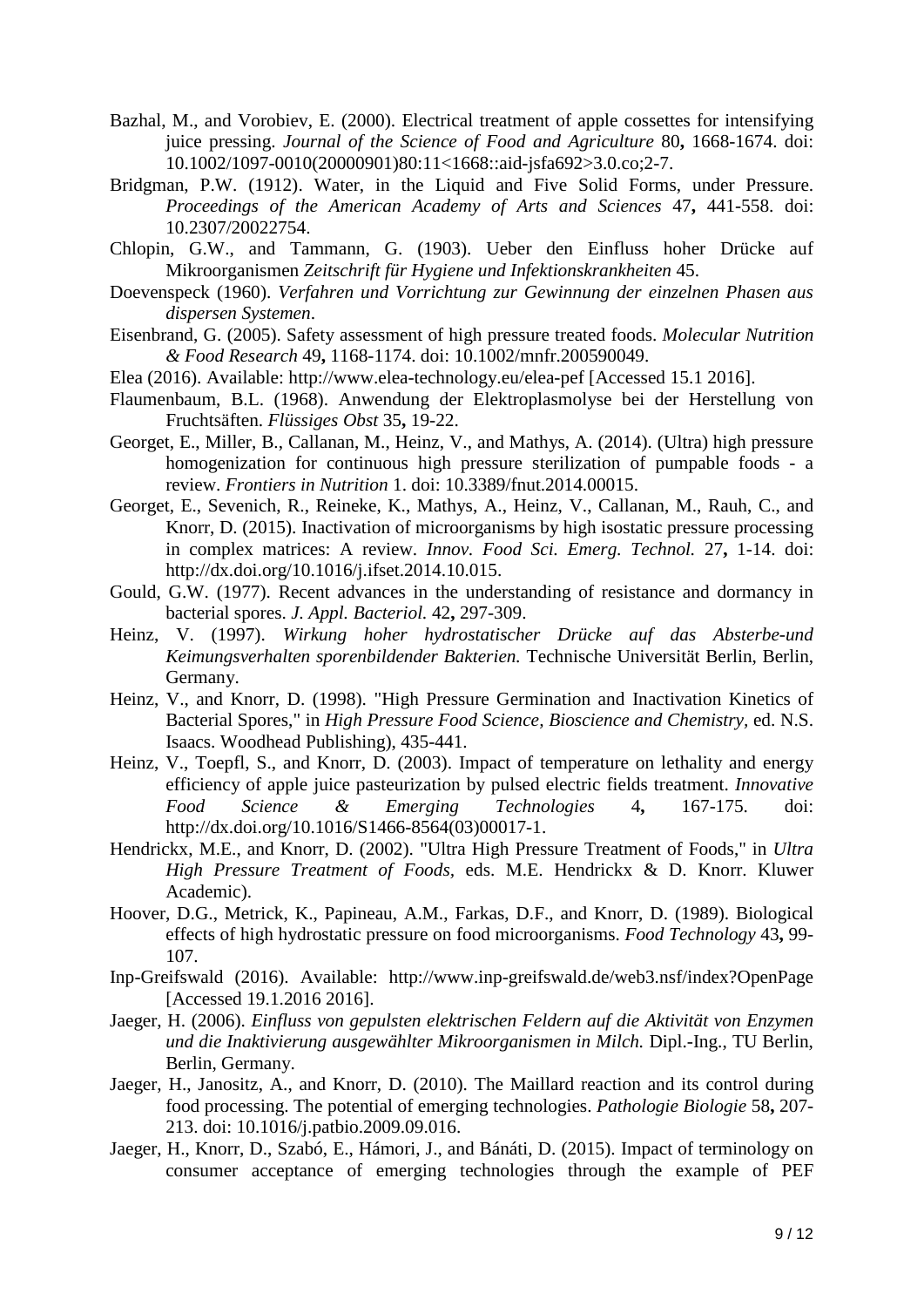technology. *Innovative Food Science & Emerging Technologies* 29**,** 87-93. doi: http://dx.doi.org/10.1016/j.ifset.2014.12.004.

- Jaeger, H., Meneses, N., and Knorr, D. (2014). "Food Technologies: Pulsed Electric Field Technology," in *Encyclopedia of Food Safety,* ed. Y. Motarjemi. (Waltham: Academic Press), 239-244.
- Jaeger, H., Roth, A., Toepfl, S., Holzhauser, T., Engel, K.-H., Knorr, D., Vogel, R. F., Bandick, N., Kulling, S. and Heinz, V. (2016). Opinion on the use of ohmic heating for the treatment of foods. *Trends in Food Science & Technology* 55, 84-97. doi: [https://doi.org/10.1016/j.tifs.2016.07.007.](https://doi.org/10.1016/j.tifs.2016.07.007)Khoo, C.S.H., and Knorr, D. (2014). Grand Challenges in Nutrition and Food Science Technology. *Frontiers in Nutrition* 1. doi: 10.3389/fnut.2014.00004.
- Knorr, D., Engel, K.-H., Vogel, R., Kochte-Clemens, B., and Eisenbrand, G. (2008). Statement on the Treatment of Food using a Pulsed Electric Field. *Molecular Nutrition & Food Research* 52**,** 1539-1542. doi: 10.1002/mnfr.200800391.
- Knorr, D., Geulen, M., Grahl, T., and Sitzmann, W. (1994). Food application of high electric field pulses. *Trends in Food Science & Technology* 5**,** 71-75. doi: http://dx.doi.org/10.1016/0924-2244(94)90240-2.
- Knorr, D., and Khoo, C.S.H. (2015). Food Science Without Borders. *Frontiers in Nutrition* 2. doi: 10.3389/fnut.2015.00033.
- Lenz, C.A., Reineke, K., Knorr, D., and Vogel, R.F. (2015). High pressure thermal inactivation of Clostridium botulinum type E endospores – kinetic modeling and mechanistic insights. *Frontiers in Microbiology* 6. doi: 10.3389/fmicb.2015.00652.
- Luscher, C., Schlüter, O., and Knorr, D. (2005). High pressure–low temperature processing of foods: impact on cell membranes, texture, color and visual appearance of potato tissue. *Innovative Food Science & Emerging Technologies* 6**,** 59-71. doi: http://dx.doi.org/10.1016/j.ifset.2002.05.001.
- Martin, J. (1973). "Nanosecond pulse techniques, in pulsed electrical power circuit and electromagnetic system design notes," in *J.C. Martin on Pulsed Power,* ed. J.C. Martin. Springer).
- Meinelschmidt, P., Ueberham, E., Lehmann, J., Sevenich, R., Schweiggert-Weisz, U., Rauh, C., Knorr, D., and Eisener, P. (Year). "High pressure processing (HPP) assisted enzymatic hydrolysis – an innovative approach for the reduction of soybean allergy", in: *Non-thermal processing Workshop*).
- Miklavcic, D., Zupanic, A., and Kos, B. (2012). Treatment planning of electroporation-based medical interventions: electrochemotherapy, gene electrotransfer and irreversible electroporation. *Phys Med Biol* 57.
- Moser, F. (2013). "Induction of protein and nucleic acid release by pulsed electric fields from *C.utilis*", in: *iFood 2013.* (Hannover).
- Palmers, S., Grauwet, T., Kebede, B., Hendrickx, M., and Van Loey, A. (2014). Reduction of Furan Formation by High-Pressure High-Temperature Treatment of Individual Vegetable Purées. *Food and Bioprocess Technology***,** 1-15. doi: 10.1007/s11947-014- 1300-3.
- Perez, D.W. (Year). "Latest developments in High Pressure Processing: Commercial products and equipment", in: *Non-thermal processing Workshop*).
- Raso, J., Alvarez, I., Condón, S., and Sala Trepat, F.J. (2000). Predicting inactivation of Salmonella senftenberg by pulsed electric fields. *Innovative Food Science & Emerging Technologies* 1**,** 21-29. doi: http://dx.doi.org/10.1016/S1466-8564(99)00005-3.
- Raso, J., and Heinz, V. (2006). *Pulsed electric field technology for the food industry. Fundamentals and applications.*: Springer.
- Rastogi, N.K., Raghavarao, K.S.M.S., Balasubramaniam, V.M., Niranjan, K., and Knorr, D. (2007). Opportunities and challenges in high pressure processing of foods. *Critical*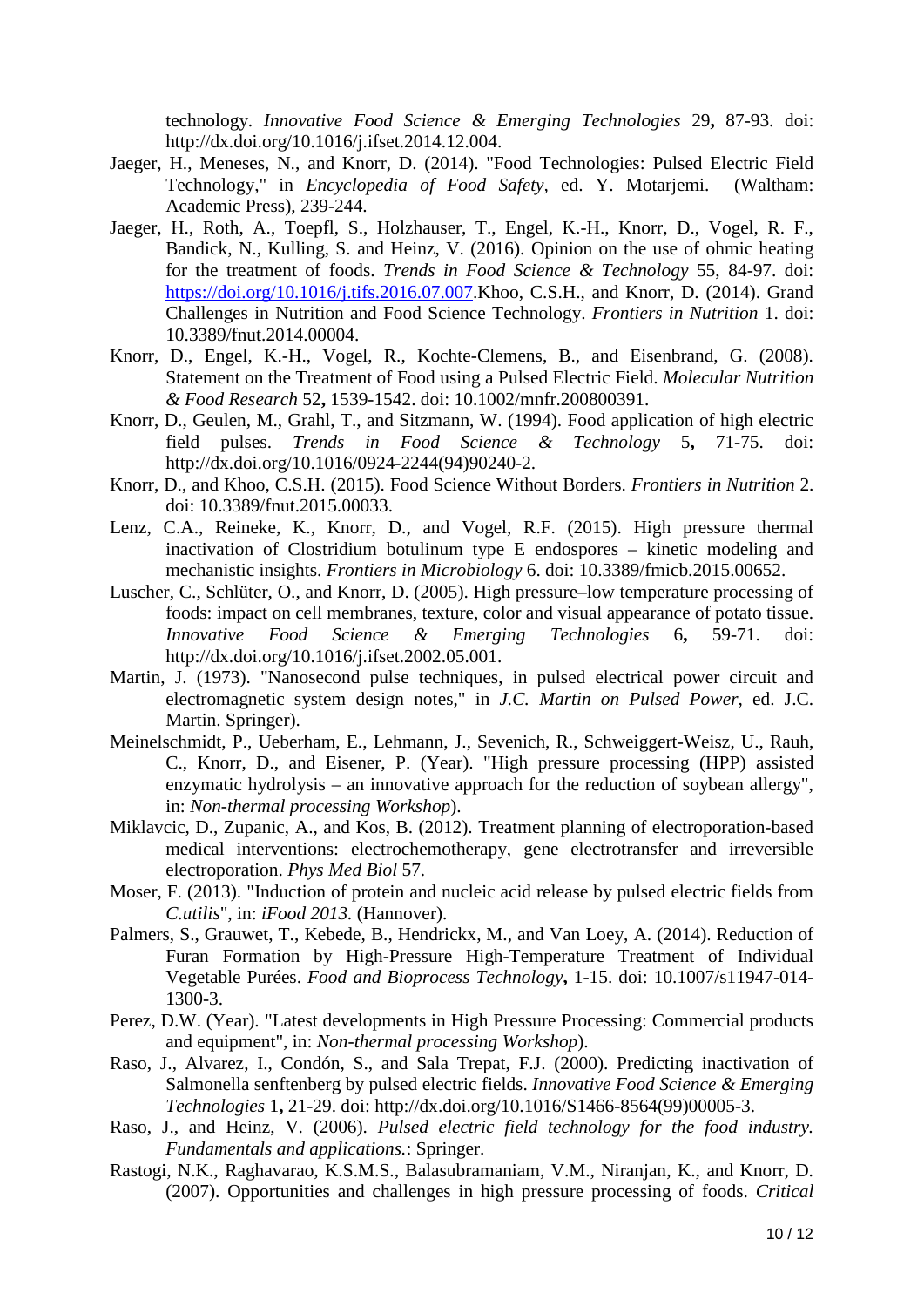*Reviews in Food Science and Nutrition* 47**,** 69-112. doi: 10.1080/10408390600626420.

- Reineke, K., Mathys, A., Heinz, V., and Knorr, D. (2013). Mechanisms of endospore inactivation under high pressure. *Trends Microbiol. 2013 Jun;21(6):296-304. doi: 10.1016/j.tim.2013.03.001. Epub 2013 Mar 26.*
- Reineke, K., Schottroff, F., Meneses, N., and Knorr, D. (2015a). Sterilization of liquid foods by pulsed electric fields – an innovative ultra-high temperature process. *Frontiers in Microbiology* 6. doi: 10.3389/fmicb.2015.00400.
- Reineke, K., Sevenich, R., Hertwig, C., Janßen, T., Fröhling, A., Knorr, D., Wieler, L.H., and Schlüter, O. (2015b). Comparative study on the high pressure inactivation behavior of the Shiga toxin-producing *Escherichia coli* O104:H4 and O157:H7 outbreak strains and a non-pathogenic surrogate. *Food Microbiology* 46**,** 184-194. doi: http://dx.doi.org/10.1016/j.fm.2014.07.017.
- Richter, M. (2015). *Controlled nucleation during pressure assisted freezing by the usage of high voltage pulses - an exprimental and numerical approach.* M.Sc., TU Berlin, Berlin, Germany.
- Roodenburg, B. (2011). *Pulsed Electric Field treatment of packaged food.* PhD, TU Delft.
- Roodenburg, B., De Haan, S.W.H., Van Boxtel, L.B.J., Hatt, V., Wouters, P.C., Coronel, P., and Ferreira, J.A. (2010). Conductive plastic film electrodes for Pulsed Electric Field (PEF) treatment—A proof of principle. *Innovative Food Science & Emerging Technologies* 11**,** 274-282. doi: http://dx.doi.org/10.1016/j.ifset.2010.01.005.
- Rumpold, B.A., Fröhling, A., Reineke, K., Knorr, D., Boguslawski, S., Ehlbeck, J., and Schlüter, O. (2014). Comparison of volumetric and surface decontamination techniques for innovative processing of mealworm larvae (Tenebrio molitor). *Innovative Food Science & Emerging Technologies* 26**,** 232-241. doi: http://dx.doi.org/10.1016/j.ifset.2014.09.002.
- Sale, A.J.H., Gould, G.W., and Hamilton, W.A. (1970). Inactivation of bacterial spores by hydrostatic pressure. *J. Gen. Microbiol.* 60**,** 323-334. doi: 10.1099/00221287-60-3- 323.
- Schlüter, O., Ehlbeck, J., Hertel, C., Habermeyer, M., Roth, A., Engel, K.-H., Holzhauser, T., Knorr, D., and Eisenbrand, G. (2013). Opinion on the use of plasma processes for treatment of foods\*. *Molecular Nutrition & Food Research* 57**,** 920-927. doi: 10.1002/mnfr.201300039.
- Schlüter, O., Heinz, V., and Knorr, D. (1998). "Freezing of Potato Cylinders during High Pressure Treatment," in *High Pressure Food Science, Bioscience and Chemistry,* ed. N.S. Isaacs. Woodhead Publishing), 317-324.
- Setlow, P. (2003). Spore germination. *Curr. Opin. Microbiol.* 6**,** 550-556. doi: http://dx.doi.org/10.1016/j.mib.2003.10.001.
- Sevenich, R., Bark, F., Crews, C., Anderson, W., Pye, C., Riddellova, K., Hradecky, J., Moravcova, E., Reineke, K., and Knorr, D. (2013). Effect of high pressure thermal sterilization on the formation of food processing contaminants. *Innov. Food Sci. Emerg. Technol.* doi: http://dx.doi.org/10.1016/j.ifset.2013.07.006.
- Sevenich, R., Bark, F., Kleinstueck, E., Crews, C., Pye, C., Hradecky, J., Reineke, K., Lavilla, M., Martinez-De-Maranon, I., Briand, J.C., and Knorr, D. (2015). The impact of high pressure thermal sterilization on the microbiological stability and formation of food processing contaminants in selected fish systems and baby food puree at pilot scale. *Food Control* 50**,** 539-547. doi: http://dx.doi.org/10.1016/j.foodcont.2014.09.050.
- Sevenich, R., Kleinstueck, E., Crews, C., Anderson, W., Pye, C., Riddellova, K., Hradecky, J., Moravcova, E., Reineke, K., and Knorr, D. (2014). High-Pressure-Thermal Sterilization: Food safety and food quality of baby food puree. *J. Food Sci.* 79**,** M230- M237. doi: 10.1111/1750-3841.12345.